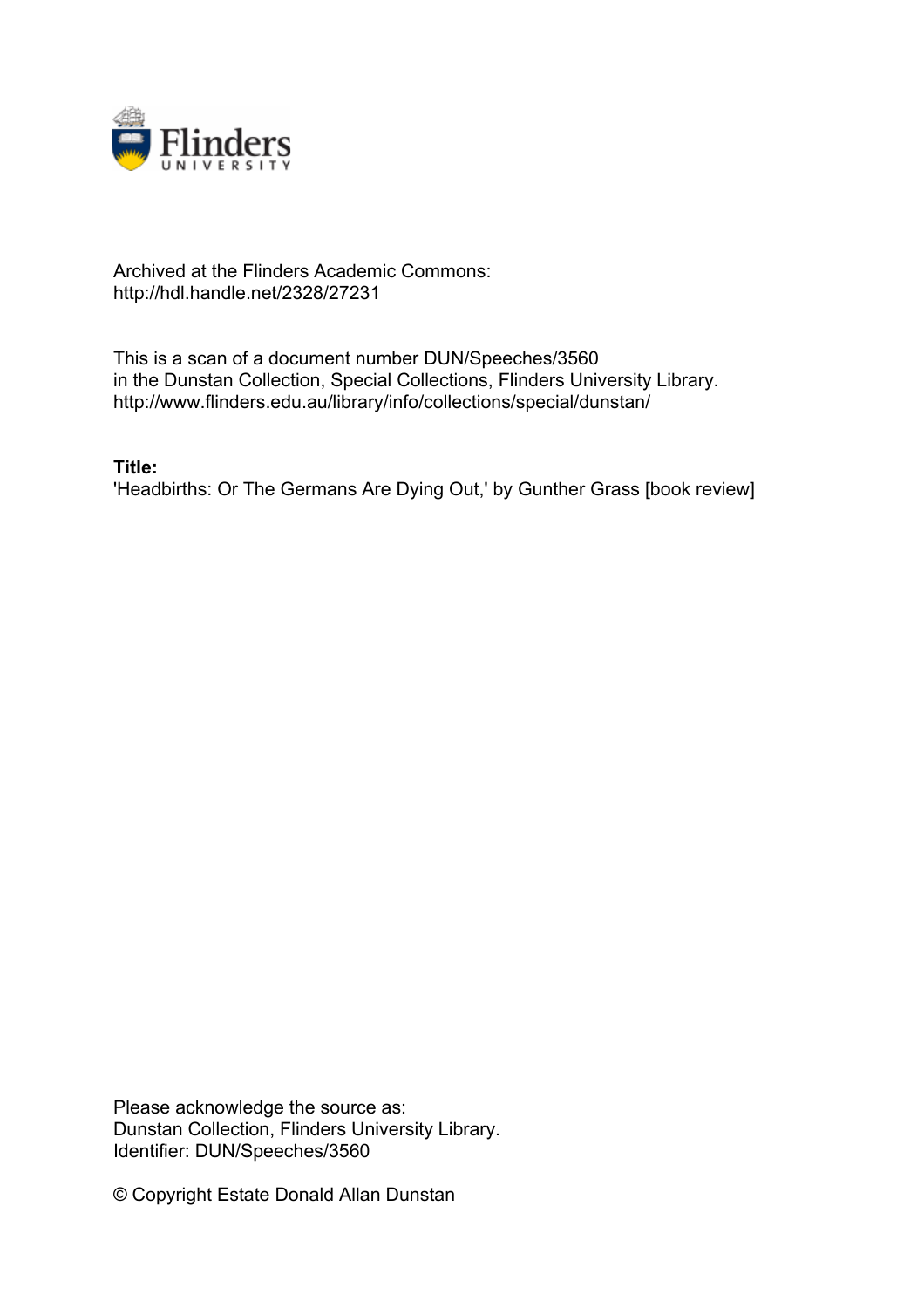$3500$ Stirley Despyra. Alvertist Addande 510421,  $7$  proposed Since the reclame which greeted The Time Dorom Gunther Grass has been The most partiguers of b<del>ens</del> contemposary herman novelist. Since te is also a committed social democrat I, not univaturally, an guesdo, posed tous de his works Eo book with on his works. But "Headfurth, To the German Are Dying l'est appear to me<br>first for least of them. The Pirmitals givent.<br>Given delivering character ? The os well arthur in Characters dements of the strong they is to let arousant et ly now, and is here are alled recounts some y his oan trigs To China, and couple of both Gorman teacher, who takes atrip to India, Thailand, Bali To find out it float hand about The third world, ofthe haunded of the Same Time by the question I whether they should have a child themselves, ing estern each of them has at times answered positively to the times populations, but without either coming op with a positive sincertaining with the reliefs. They go on

Dunstan Collection, Special Collections, Flinders University Library.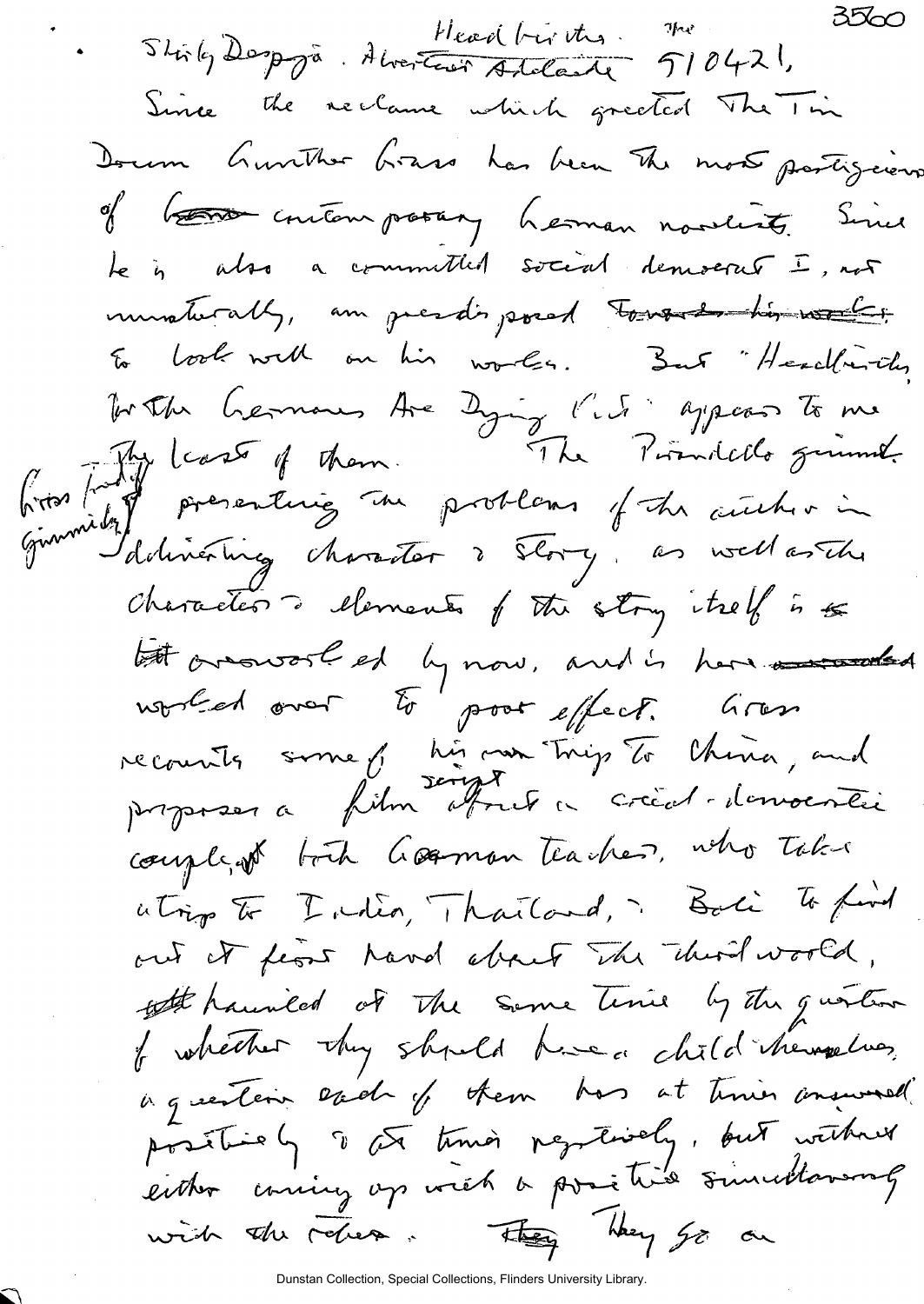the tour wich an organisation called "Sis, plus Town," which allows the circle to talketime Avenus and present the poolenes, of notare bet philosophie tour manager, Wenthien, is sketched but ill-dealswich. Apière f liver. Suersoye, token as a powert to the relative of friends baby-sithing Their cas is introduced, and becomes a nuissance fortor, frequently part boils as generating proposes for sienes either implevant or too experisive To show as a film. The whole is formless à dagree votiert ditreds from what Grass is trying to say - and he

The explanation does not remady the faut : What a pit, Grass 'i a writer of gocat brilliance, and while he tends to groom its results at times, The *fc-iM\*^ x^y-^tA \*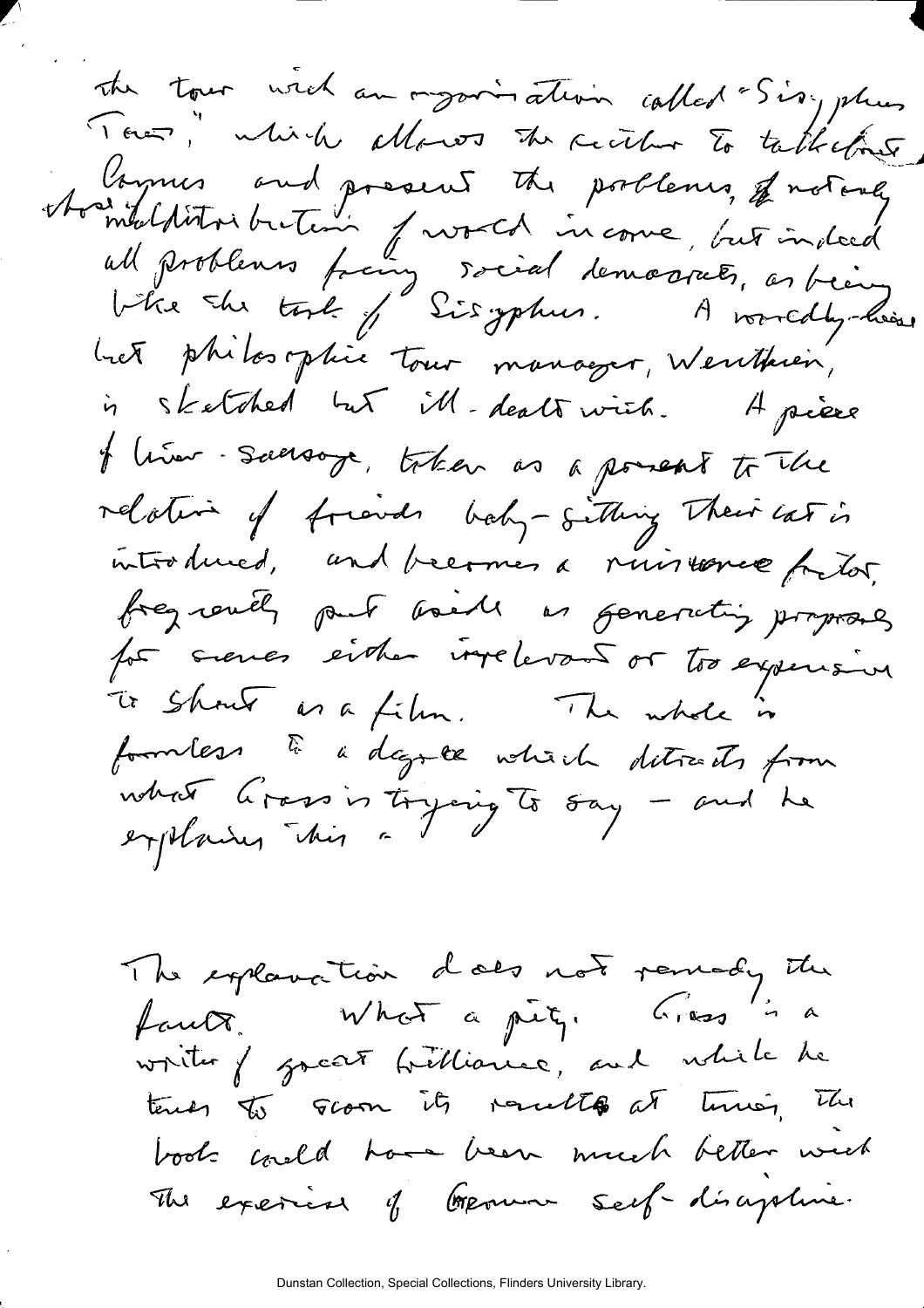**"Heqdbirths, Or The Germane Are Dying Out," by Gunther Grass. Since the reclame which resulted from the publication of "The Tin Drum" Gunther Grass has been the most prestigious of**  contemporary German novelists. He is a committed social**demociat. Admiring him as I do I am presdisposed to look**  well on his works. But sadly I am constrained to say that "Headbirths" appears to me the least of them.

العالميات

**5>5b o** 

**One can usually expect in Grass\*s writings that he will use a fanciful gimmick to allow him a means of commentary outside**  the dramatic action, to recount history, or to create tension and conflict. This was so not only in"The Tin Drum", with the central character's failure to grow physically, his obssession with the drum, and his powers to wreckkanything at which he screamed, **but also in "Local Anaesthetic", "From The Diary Of A Snail, "**  and **"The Flounder."** The gimmick in this novel, ( piece?- essay?**fantasy?- no doubt Grass would rejec t it s being categorised,) i s the Pirandello one of presenting the problems of the author in delineating character and story, as well as the character s themselves**  and elements of the story itself. Its a gimmick which I find overworked by now, and here it is worked over to poor effect.

Grass recounts something of his own trip to China, and proposes **a fiftm script about a social-democratic couple, both German teachers**  who take a trip to India Thailand and Bali to find out at first hand about the third world. Grass himself poses the question **"What i f the positions of the Chinese and the Germans were reversed?**  What would be the effect on the world of 950 million Germans with projected growth in numbers, rather than the present population with less than zero population growth?" Instead of real birthls, **the Germans have "headbirths" creations of the mind rather than the body.** 

So Grass's two teachers - this particular "headbirth", are

Dunstan Collection, Special Collections, Flinders University Library.